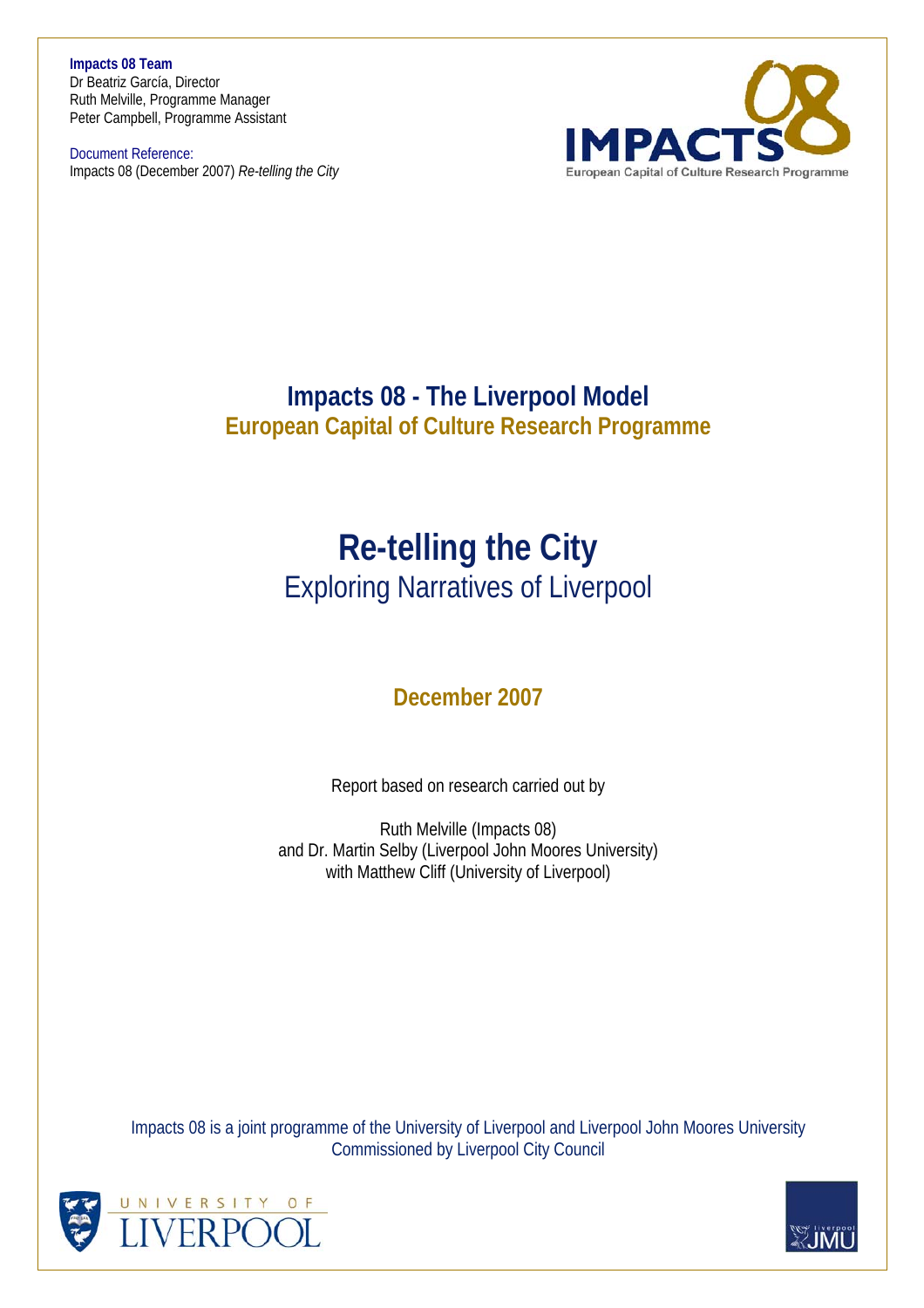## **Summary**

Liverpool is often referred to as a city of story tellers. In this project, we encouraged a range of local residents involved in the service sector to tell their city in their own way to give a sense of how they convey their personal perception of Liverpool, how they try and project the city to visitors, and the ways they interpret the perception of those from outside Liverpool. Participants were asked (i) to contrast their perceptions with their views on the formal or 'official' (e.g. promotional) narratives of the city and (ii) the impact that having the title of European Capital of Culture has had on perceptions and stories about Liverpool.

## **Participants' views of Liverpool**

Their own views: Positive and negative views were intertwined. Interestingly, the city's positive character was presented as unique to Liverpool, while many of the negative associations were presented as common to most urban centres.

*Positives*: A vibrant city with a sense of style and with everything easily accessible; a city with lots on offer, particularly arts, architecture and entertainment; a city with great people and a friendly and open atmosphere; a 'different' kind of city, diverse and risk-taking; a changing city; and a city that, when properly appreciated, makes people want to stay.

*Negatives*: Poverty and unemployment; drunkenness, yob culture and violence; the 'scally' character; run down areas in the city centre and unsustainable developments; poor leadership.

Their views on visitor perceptions: National visitors come with strong preconceptions of the city, particularly its people (friendly or dangerous) and recent history (Toxteth riots, militant years); international perceptions are one-dimensional and limited to the Beatles and football. Visitors tend to be surprised by their direct experience of Liverpool, gaining more positive insights and discovering unexpected dimensions of the city, particularly the speed of change and the contrast with media stereotypes.

Stories of Liverpool: When explaining the city, participants ended up referring to a series of Liverpool characteristics that we have identified as 'core stories' about the city. All emerged unprompted:

- A place where everyone talks to you: the friendliest city you will experience
- A city that will give you more than you ask for: people will get out of their way to help
- A place with an extremely strong collective identity: people pull together during hard times
- A place that has something for everyone and knows how to give you a good time

Perceived changes: All participants noted that the city has been changing for the better over the last ten years. This change is mainly symbolised by regeneration projects in the city centre and aided by a refreshed political and economic climate which is more "open to business". In particular, participants noted that Liverpool is "now a holiday destination" and a fashionable place: a "place to be seen in".

## **Who tells the city and how?**

- How participants promote the city: They do so by 'bigging up' the city , trying to provoke excitement; by explaining relevant facts, such as the free access to excellent museums and galleries; and by offering advice on places to visit and entertainment options. Participants often feel that they are better placed to reach out to certain communities than official channels which are perceived to be failing.
- How they feel the city is officially marketed: A perception that an increase in information about the city is helping people outside the city get a richer impression of Liverpool, alongside a feeling that local people are not being properly reached, or the style of communications has not been appropriate (up to the end of 2006).

#### **What does Capital of Culture mean and how does it affect the perception of the city?**

How is 'culture' perceived: Although some participants indicated they were not "interested in culture" (which they implicitly associated with a traditional notion of the "high arts"), most emphasised its value and noted that it was something different to each individual, or celebrated the opportunity to engage with new cultural experiences via volunteering.

How the European Capital of Culture is discussed: On the positive side, it is associated with more cultural activity, much needed regeneration "like in Glasgow" and the appreciation of ethnic diversity; on the negative side, it is seen as "just the city centre" or "just about road works" and potentially unsustainable.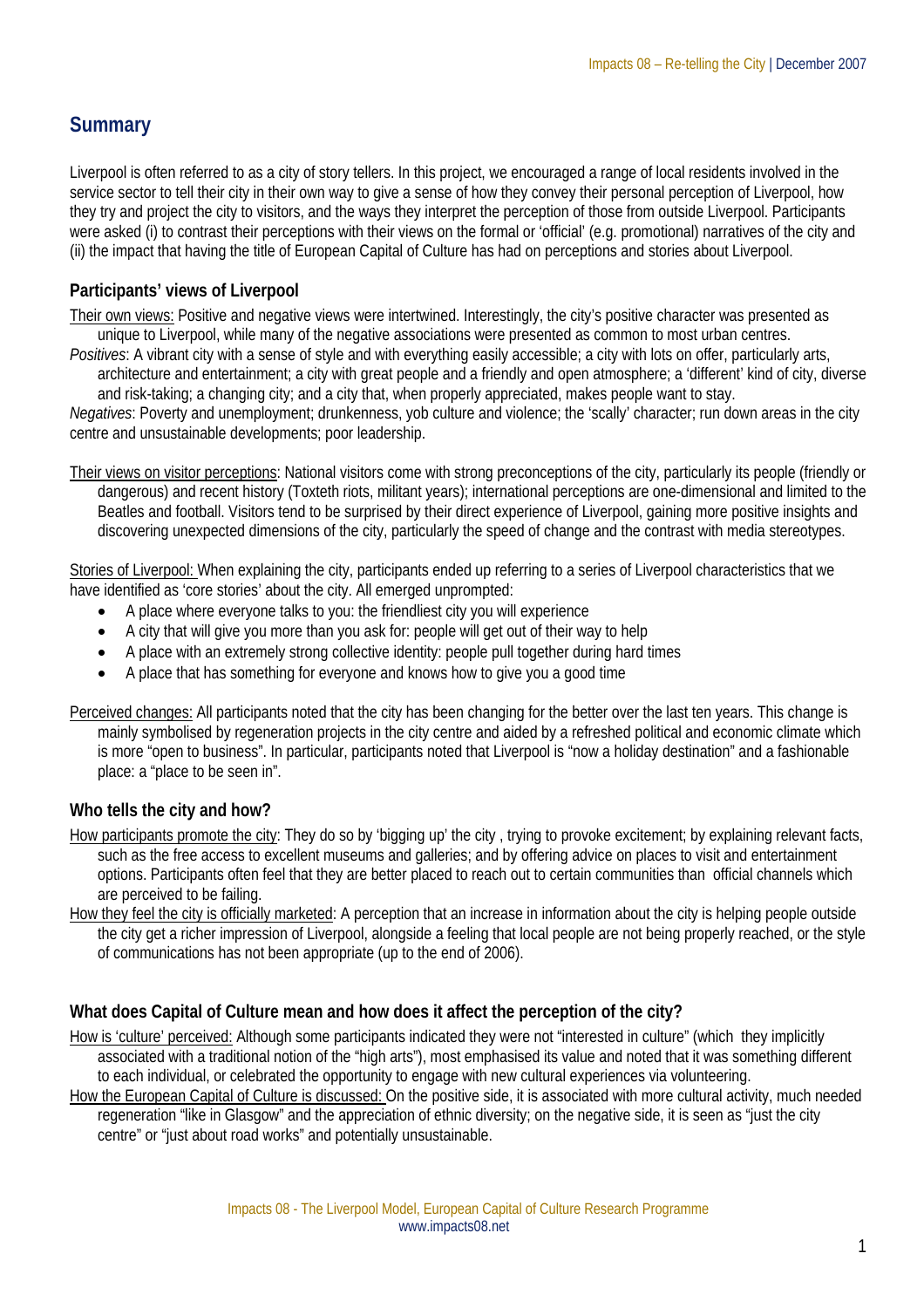## **1. Aims and Methods**

This project explored how Liverpool residents portray and project their city through personal accounts of their own experience and their interaction with visitors to the city. The research involved a series of interviews, asking a range of people who have years of experience living and working in Liverpool how they describe the city and what stories they tell to family, friends and visitors. We also explored how they felt the city was seen from the outside, and how they respond to these views.

All data collection involved qualitative techniques, spending time with the participants and taking an open approach, using a conversational style to allow a rapport to develop. The interviews were semi-structured or unstructured depending on circumstance. Initial open questions were followed up by specific prompts to draw out individual narratives and stories of the city.

The main research questions this project attempts to address are:

- What impressions of Liverpool did the project interviewees (henceforth 'participants') have?
- What views on Liverpool did participants think that people outside the city have?
- What impressions of Liverpool did participants want the various people they speak to in their everyday lives to have, and what stories did they tell to portray these images?
- How did the Liverpool ECoC and other aspects of Liverpool culture appear in the participants' stories?
- Which stories were common to multiple participants?

Interviews were carried out soon after the start of the '08Welcome' and '08Volunteering' programmes of the Liverpool Culture Company in 2006. The 08Welcome programme involves working with local residents and with staff in the visitor infrastructure sector in order to build on the friendly welcoming image of Liverpool people, as well as to strengthen the quality and professionalism of service provided. We were interested in comparing the stories told by participants with those projected in the 08 training sessions (see Appendix 1), and also in comparing the stories presented by those that had not undergone any such formal training.

In order to get a sense of the range of stories and how they are told in different settings we carried out interviews with people representing three categories, divided according to the nature of their contact with visitors to the city, and their involvement in 08 training (further details in Appendix 2).

- City centre frontline hotel staff who had received 08 Welcome training
- 08 volunteers who had also undergone 08 volunteering training
- Black cab drivers who had not been involved in any formal 08 related training

In addition to these main interviews, two additional interviews and one formal observation were carried out to widen understanding of approaches to telling and "re-telling" the city,

- Interview with the head of the 08Welcome programme at the Liverpool Culture Company to get an overview of the aims and philosophy behind the 08Welcome training (this includes the 08Volunteers programme).
- Observations at one 08Welcome training session in order to understand the messages in the training and to gather data on the experience of staff undertaking training.

Informal data gathering was also carried out before and during the period of the research through conversations with taxi drivers whilst on journeys, in a taxi drivers' café and a taxi rank, and with volunteers at 08 events. This was used to set the context of the research and to help recruit participants. The primary data collection took place in August and September 2006, and was carried out by two experienced researchers (from Impacts 08 and from LJMU) and a postgraduate student on work placement. Usual ethical issues were taken into account.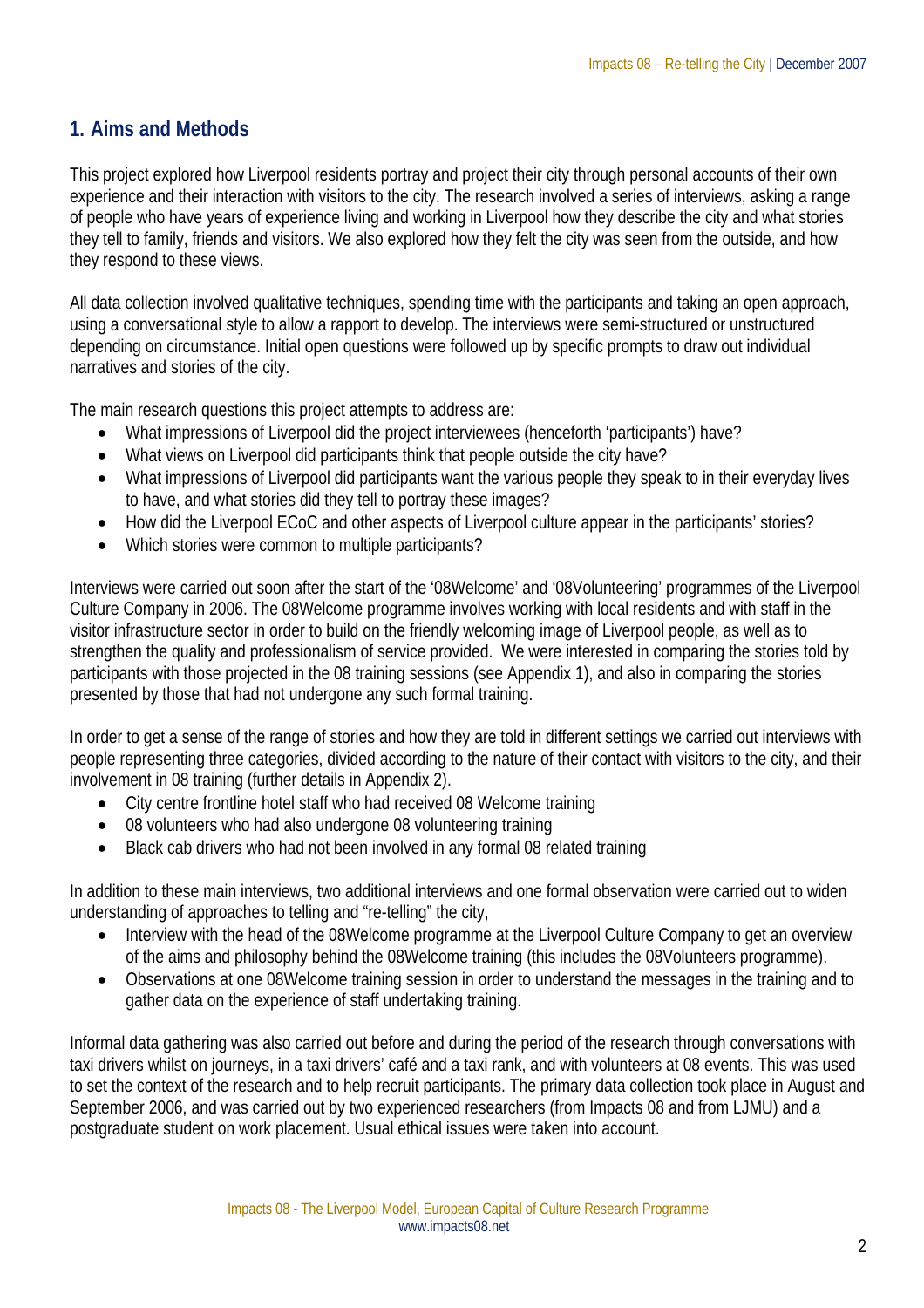## **2. Participants' views of Liverpool**

We were interested in how participants saw the city, both in terms of their own perception and what they considered to be the perceptions of other people. In terms of personal perceptions, the same phrases or concept were often used across the participant group.

## **2.1. How they see Liverpool**

## *2.1.1. Positive Impressions*

When asked how they see Liverpool, all but one participant started the conversation by referring to positive aspects. These were:

## **A vibrant city**

- In general the city is seen as 'vibrant' with five different participants (from all groups) using this term specifically.
- Other common references include "there is lots on offer" and "something for everyone".
- Some of the younger participants mentioned Liverpool's 'sense of style'.
- Several participants talked about the city centre being "compact", with "everything easily accessible".

## **Arts, architecture, entertainment**

- Specific places are often mentioned, including: historic buildings (often named); the waterfront and the entertainment offer in terms of variety, including: nightlife, restaurants and bars, and shopping.
- Arts and culture are also mentioned as Liverpool's positive qualities, both using the term 'culture' and also through lists of art, music and football offer.

## **The people of Liverpool**

• The people of Liverpool are seen as a positive asset, noting that there is a friendly atmosphere and people are very helpful and concerned about each other. Liverpool people are seen as strong and tough, with a sense of humour. They also "take people for what they are".

## **A distinct city**

- The 'difference' of Liverpool is regularly mentioned, perceived as a positive quality which makes the city interesting.
- The reputation of being open to change and risk-taking.
- The sense of diversity; different cultures, different people, a 'cosmopolitan' place.

## **Changing city**

- The city is also seen as experiencing a period of change, as an 'up-and-coming city' which is getting better, building and improving things.
- New shopping centres are mentioned, as is the drop in crime, with the city being seen as becoming safer.

## **A place to remain in**

• Most participants specifically and unprompted mentioned their wish to stay in the city and that many other people (especially students) choose to stay once they have lived in the city for a while.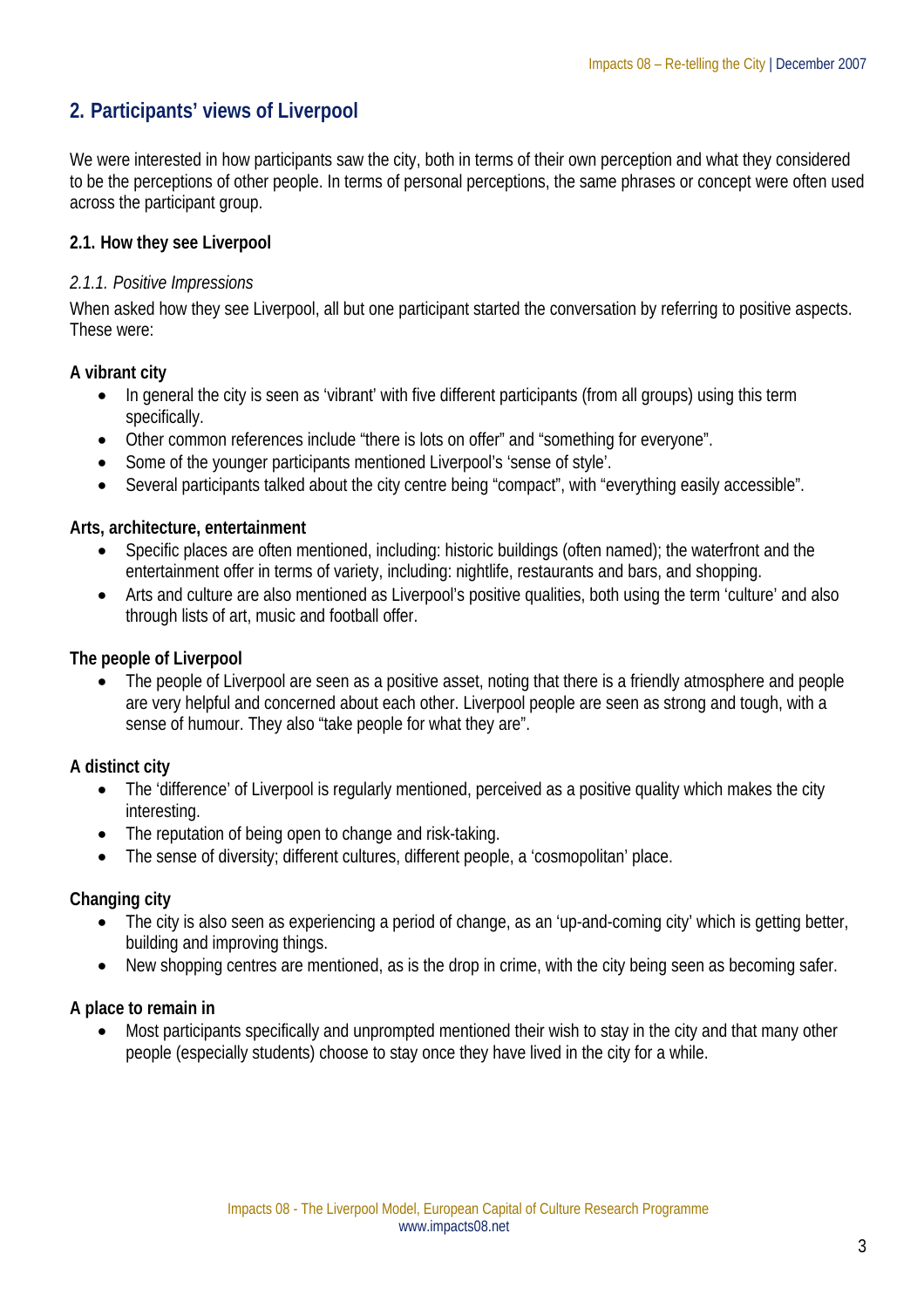## *2.1.2. Negative impressions*

In terms of the negative aspects of Liverpool, social problems were mentioned first, some presented as very specific to Liverpool, others seen as generic to all cities.

- Poverty, multi-generational unemployment, high teenage pregnancy rates and inequalities between inner and outer areas were all mentioned, with specific reference made of certain outer areas (e.g. Dovecot, Bootle, Norris Green)
- More generic problems were seen to be city centre drunkenness and a 'yob culture', as well as drug and gun culture but no one saw these as specific to Liverpool.
- Some Liverpool people were seen as a problem: 'Scallies' swearing and causing vandalism as well as complaints from a range of people from all ages about the difficulty of understanding the strong scouse accent, especially that of children. It is worth noting that such findings emerged from local people that would consider themselves 'scousers', suggesting the emergence and evolution of stronger accents in parts of the city.
- Participants noted negative aspects of the physical environment. Run down areas of the city centre were mentioned (particularly Lime Street) as well as a general negative feeling about building work and road works. This was linked to a level of cynicism over the sustainability of new apartments/regeneration once the Capital of Culture year is over.
- People also mentioned issues of political leadership relating to Liverpool, noting that the city is not "go-ahead enough", with one person making a negative comparison with Manchester. Specific references included the abandonment of the 4<sup>th</sup> Grace, and the failure to capitalise on previous regeneration projects or other "missed opportunities" with the Garden Festival given as an example.

## **2.2. How do participants perceive external views**

After exploring their own impressions of the city, participants were asked to express how they consider people from outside the city perceive Liverpool, and how the views of those who have not visited change once they have 'experienced' the city. Participants referred to their conversations with visitors when they first arrive in Liverpool and at their time of departure, and indicated that most people leave the city with a better impression than when they first arrive. Many interviewees made a point of mentioning that they have never heard anything negative once visitors have experienced the city.

## *2.2.1. Local impressions of national visitor perceptions*

**The particularities of Liverpool people**: Interviewees insisted that national visitors tend to have strong preconceptions of Liverpool people, both in a positive and negative sense.

Positive associations

- People are welcoming/friendly (in comparison to London/other UK cities)
- Risk-taking/risky
- Quirky and fun
- With a good sense of humour

Negative or diminishing associations

- Accent (negative/comic)
- Jokes robbing Scousers
- 'Scallies' and the Brookie scally, "you know, on the rob and all that"
- Harry Enfield's 'The Scousers'
- Sitcoms like Bread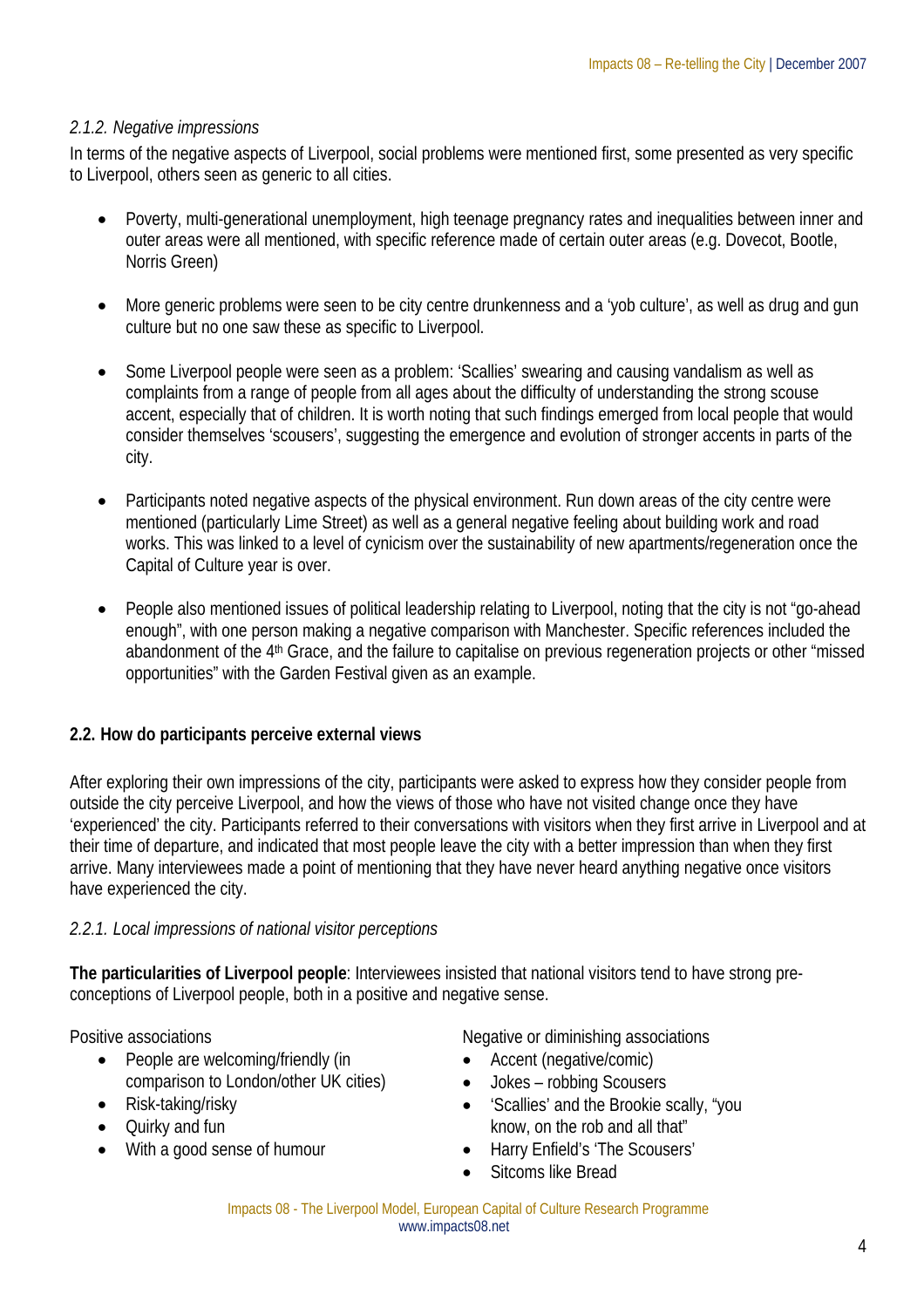**Liverpool as a dangerous or unpleasant place:** Overall, interviewees felt that many national visitors continue to associate the city with danger:

- Bad for crime. "watch you don't be mugged"
- Dirty with mention of litter and specific 'grotty' areas
- Rough, aggressive, scary

## **"Historic hangovers": Liverpool as a place unable to overcome its recent history**

Interviewees emphasised that for many national visitors, the city is still a victim to its recent past and the marked negative representations that have prevailed in the media for the last three decades. In their view, this continues to have a major bearing on national perceptions today.

- Feeling that it is paradoxical or a "contradiction" that Liverpool is named Capital of Culture. This could be seen as an indication that the association "scouse and/or Liverpudlian = uncultured" prevails in certain circles
- Toxteth riots
- Unions and politics
- Liverpool as a place that accentuates its own difference particularly in terms of politics and as such gets marginalised

## *2.2.2. Local impressions of international visitors' perceptions*

Participants insisted that international visitors have a one-dimensional impression of the city but that this is of a very positive nature. Specific countries mentioned during the interviews include: the US, Japan and "Europe of course, Scandinavia particularly". The main areas associated with Liverpool within this group were:

- The Beatles (a range of participants indicated that this is often the only aspect known about Liverpool, in their words: "the Beatles and nothing else")
- Football,
- The city's maritime history

## *2.2.3. Local impressions of both national and international visitor experiences*

When referring to the international visitor group specifically, interviewees insisted that often visitors leave indicating that there is "a lot more on offer than expected", which tends to mean more than just the Beatles. Local visitors are often surprised at the rate of change in the city and indicate that average national perceptions of the city are completely out of date.

The city's offer -

- Nightlife "Brilliant place to go out"
- Good for stag and hen parties
- Good shopping
- Football
- Architecture and galleries

The physical environment

- Positive: waterfront, the three graces, a compact city centre
- Negative impressions: these focused on the run-down nature of the Lime Street area

Unexpected impressions

- Gap between expectations and experience (sometimes better than expected, sometimes the opposite though this was considered an exception)
- A city that has undergone radical changes since its recent past
- A place were people decide to stay, particularly students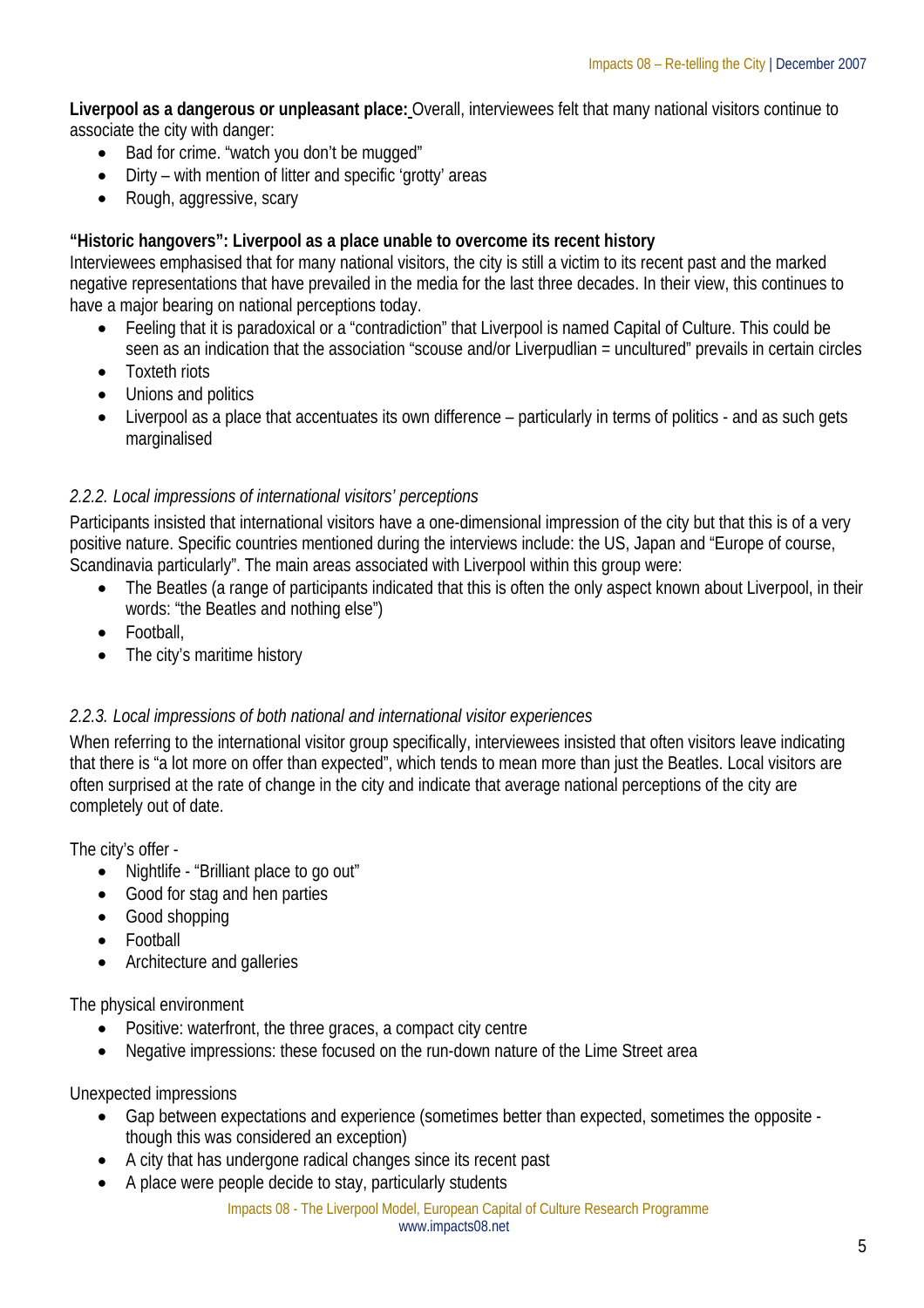## **2.3. Stories that reappear**

Overall, when asked about their own impressions of the city and the impressions of city visitors, there were a series of stories or issues that were recurrent for most participants, and emerged unprompted. A range of quotes below provide a flavour of what participants said about the nature of the city and visitors' perceptions of the city.

## *2.3.1. 'Everyone talks to you'*

The friendliness of the people of Liverpool, was considered to be a key attribute of the city. The warmth and openness of the people and their willingness to welcome strangers was deemed a unique selling point which the city should be seeking to maximise insofar as it is the human side of the city that belies dominant media stereotypes.

"In London nobody speaks to you and here everybody chats"

"I used to go shopping down in Birkenhead and … they just used to say 'hallo, hallo.' Then one day I went over to Liverpool and I just fancied a cup of coffee. I therefore went into Blackler's and sat at an empty table with my cup of coffee and these two ladies approached me and said 'can we sit here' and I said 'of course you can'. Well, we got talking as ladies do and it all came out about my bereavement and we had a nice long talk, and when they got up they said to me 'now listen don't you be lonely because we come here every Thursday afternoon for a cup of coffee and a little walk around and a chat. You are welcome to join us at anytime we will always be here'. I went away and thought how nice that was and you just don't get that in Birkenhead. A few weeks later I went in Owen Owens again for a cup of coffee. When I stood looking at the menu, I got talking with another lady about the menu […]. Anyway we got talking and she suggested we go inside for a coffee and she didn't know me from Adam. She was so kind and generous and wouldn't let me pay for my own coffee, and I thought 'gosh what a difference this makes from Birkenhead', I like my home but the people are not as giving as what they are in Liverpool."

"I picked a student up once who had heard all of the bad things about the city. But when she actually came to Liverpool she fell in love with it. The people are so warm and friendly. She'd been all over the world and the people here are the friendliest she had ever met. This girl said she'd been sitting in the park here and didn't know anyone and people were talking to her and it felt like they were family. Yet she'd been in London and people had ignored her."

"I think people will talk to any people, get on a bus and people will engage you in conversation … you get that comment from the people that have come in on the liners: they've never been in such a friendly city."

#### *2.3.2. Giving directions and going out of their way to help*

The friendliness of the people of Liverpool is further demonstrated in their willingness to offer directions and the fact the people of Liverpool are often prepared to go the extra mile for the benefit of visitors.

"I've been asked a place by somebody in a car but they have been from outside the city, and I will actually, if I've got no fare I'll say OK, follow me and I'll take people there. And I think it goes a long way, because- and especially being in my cab they remember."

"Well, you could stop somebody on the streets and ask for directions, and that person will tell you a story about that place, or the history of that place, or "do this", rather than saying, "Yeah, it's down there on the left". And they might suggest somewhere else to go as well or "do this", you know."

"Going back to the thing, you know, where you ask for one thing and you get that and so much more. People do go the extra mile for you, you know"

"If you stopped anybody in the street, you know, anybody, they'd help you; they'd go out of their way to help you do something."

"We actually tell people: if you want any directions ask anyone you will get a reply off anyone."

Impacts 08 - The Liverpool Model, European Capital of Culture Research Programme www.impacts08.net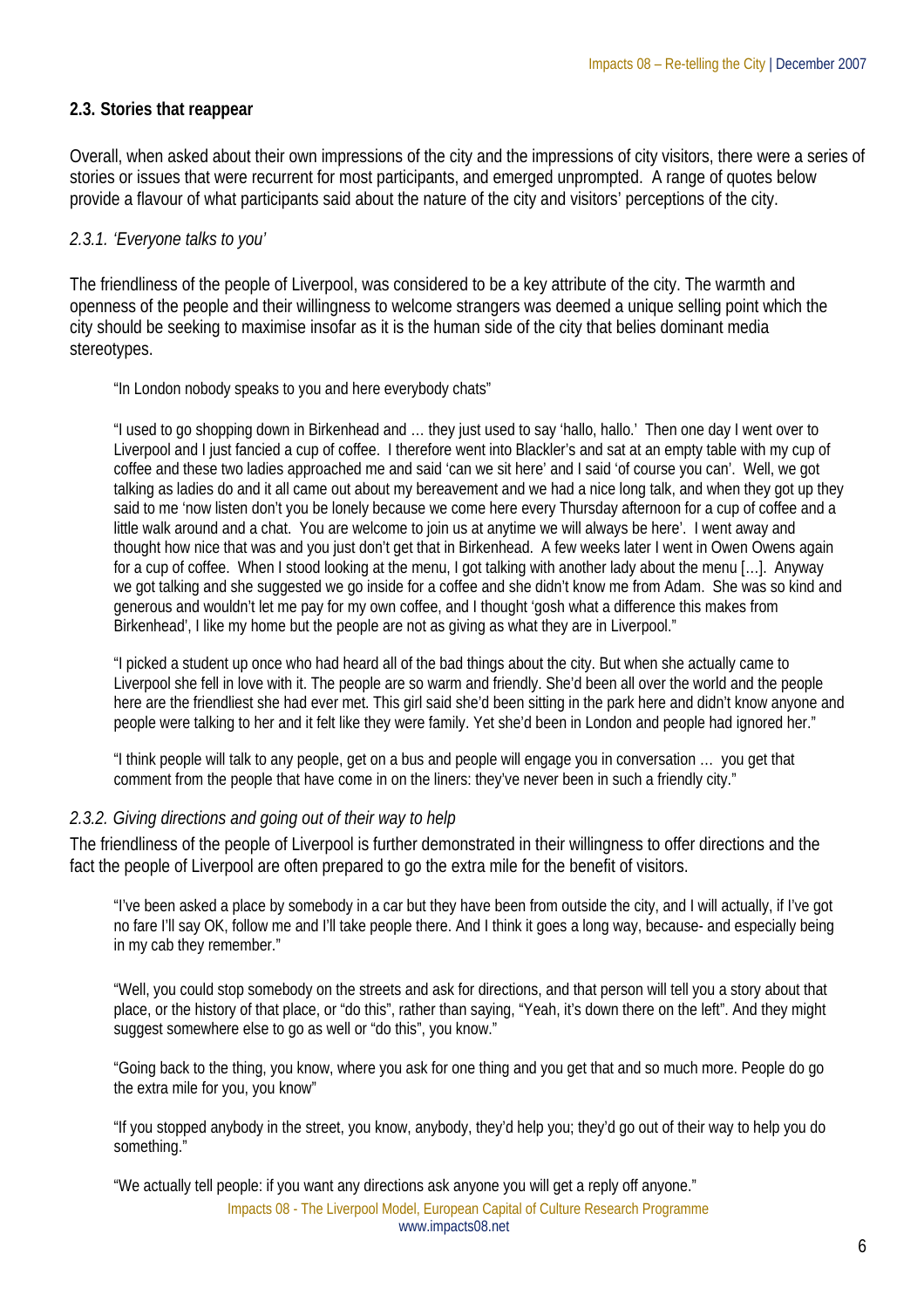## *2.3.3. Collective identity/ Pulling together in a crisis*

In contrast to media stereotypes, the way the people of the city react to the various crises that have been put in their paths was seen as a major positive attribute. Again, the compassion of the people of the city and their ability to relate to and empathise with people in need and to offer help in such circumstances was taken to be further evidence of the unique humanity of the people and the city, as if some of the traumatic experiences of the city's past have intensified a situation in which the people of the city pull together their resources for the benefit of others.

"The year that Aintree was called off. And they literally had to get out of Aintree, leave everything behind and they were walking the streets, and I know several people and had I lived half a mile closer, I would have done it myself, who went out and said 'come on, come and have some tea, if you want a bed, there's a bed here for you' and there was no talk of payment or whatever, they were just trying to help people and that was, you know, there wasn't just 50 or 1,000, there was about 50,000, 80,000 people on the streets. Not everybody could get away. "

"If there was a big tragedy, Liverpool people will come together. Like that bomb threat at Aintree race course, we all came together and we all helped the various agencies. We took people in to our homes. Some people did. Big things like that, anything that happens, we come together"

"Another time when the football was held, one of the football matches was here, I, with several others, just stopped in the street because the people had come out, they didn't know where they were but knew they needed to get to the city so we just stopped and took them. "

"Hillsborough: everybody in Liverpool knows somebody who was affected badly and my own friend's son was not injured at all physically, but emotionally he was, like hundreds and thousands of others he was dreadfully scarred. And that's why the Hillsborough memorial, the eternal flame, if you go there any day of the week and just wait for 20 minutes, you'll see people come and just pause in their car or just walk past and pause or somebody will come and bring a flower from a granddad or whatever, and that's every single day of the year. "

## *2.3.4. Something for everyone and giving you a good time*

Liverpool was also deemed to offer a little bit of something for everybody. Participants perceived the city as a lively place and a city whose people whom, given the opportunity, would show any visitor a good time. The range of culture, in its broadest sense, was seen to be a real strength of the city insofar as the city offers visitors everything from drinking culture to high culture.

"… there's different things for different people. You've got like the Albert Dock with the exclusive bars and shops, and the Tate, the Everyman, the cathedral, the celebrities and nightclubs…"

"… no matter what they're interested in, there's something that they can go [to] and see that will interest them"

"Come to Merseyside and we'll show you what a good night is…"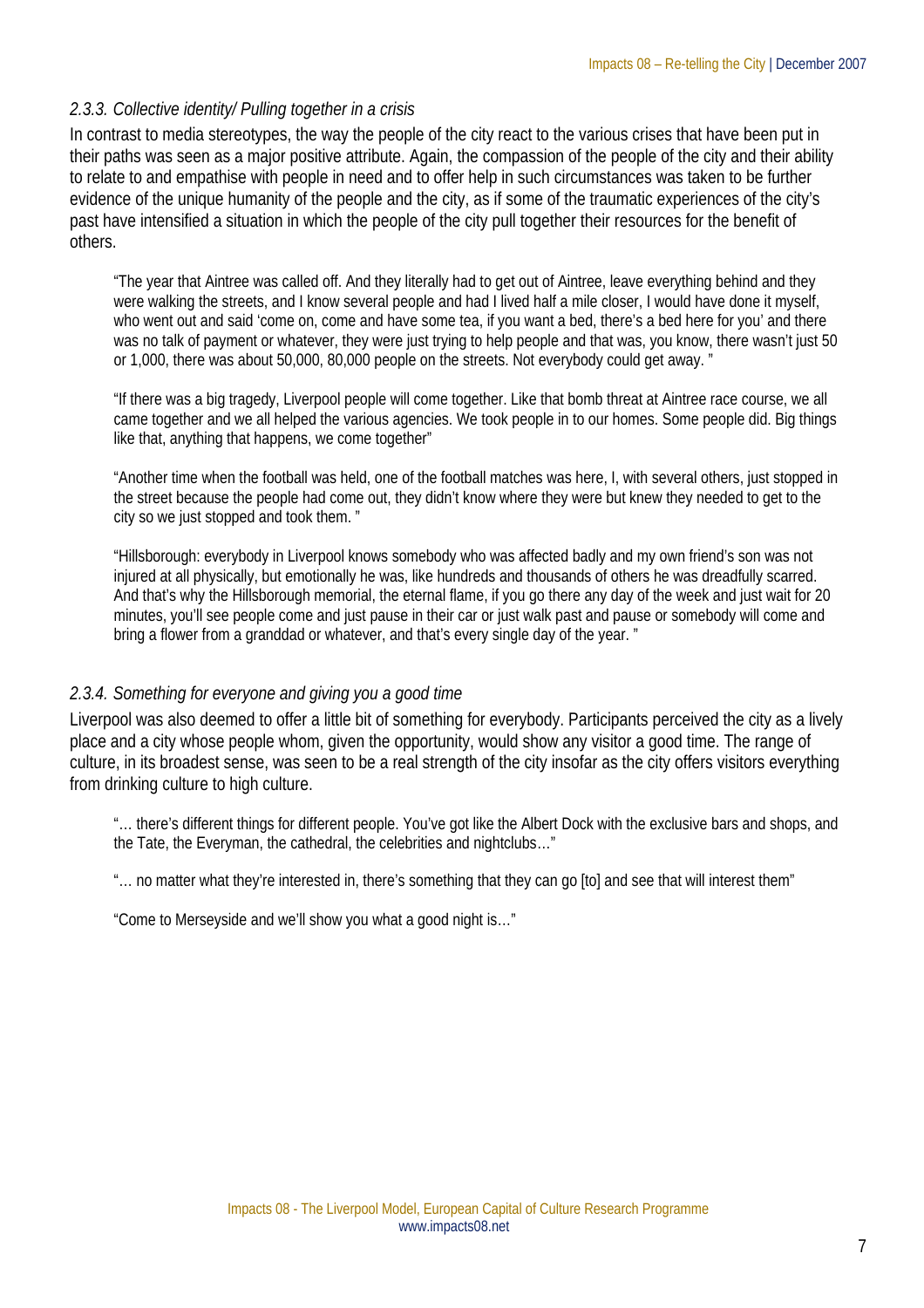## **2.4. Perceived changes in Liverpool, and reasons for those changes**

Participants insisted throughout the interviews that they have identified major changes in the city and that these were of a positive nature, moving on from the most extreme negative aspects associated with the city in the past - in particular, violent crime and social unrest such as the Toxteth riots. They acknowledged that there are still important issues to resolve, such as anti-social behaviour, but indicated that, in their view, "bad crime" was being reduced.

Overall, participants noted that the city was now developing in line with other urban centres, overcoming its past political and economic isolation. The idea of a city now "open for business" emerged from questions about recent changes in the city.

- Change in Liverpool City Council: "being more open to business"
- Greater business confidence: International business more willing to invest.
- More designer shops: in particular, reference to the Paradise Project and the Met Quarter
- Becoming a fashionable place,

"[Liverpool is] the place to be seen. You look at the magazines, like with Colleen and Atomic Kitten or whoever. They're usually coming to the bars and so forth; it is a bit of a place to be seen now"

The underlying causes for change in the city are put down to a general shift in the economy, understood as the decline of manufacturing and a growing dependence on tourism. At this, participants were keen to note that "Liverpool is now a holiday destination", and referred to the growing numbers of direct flights to the John Lennon Airport as a relevant indication of this. The expansion of the University was also mentioned as evidence of an improved image for the city and an ability to attract growing numbers of students that, given the improved conditions in the city, would be likely to stay.

Participants coincided on many points regarding the major characteristics of change in the city, and felt that the key moment of change/tipping point was 10 to 15 years ago (from the early to mid 1990s) with these changes symbolised in particular by the following regeneration projects:

- City centre regeneration Albert Dock, offering more expensive places to live,
- Wider city regeneration with mention of specific projects (eg Speke/Garston)
- Planned and current projects e.g. the Cruise liner terminal, the canal link.

There were not many direct references to the ECoC in the context of these discussions, but one participant made a specific and unprompted reference to the 2008 designation as an element that was making a difference in the city and contributing to accelerated change.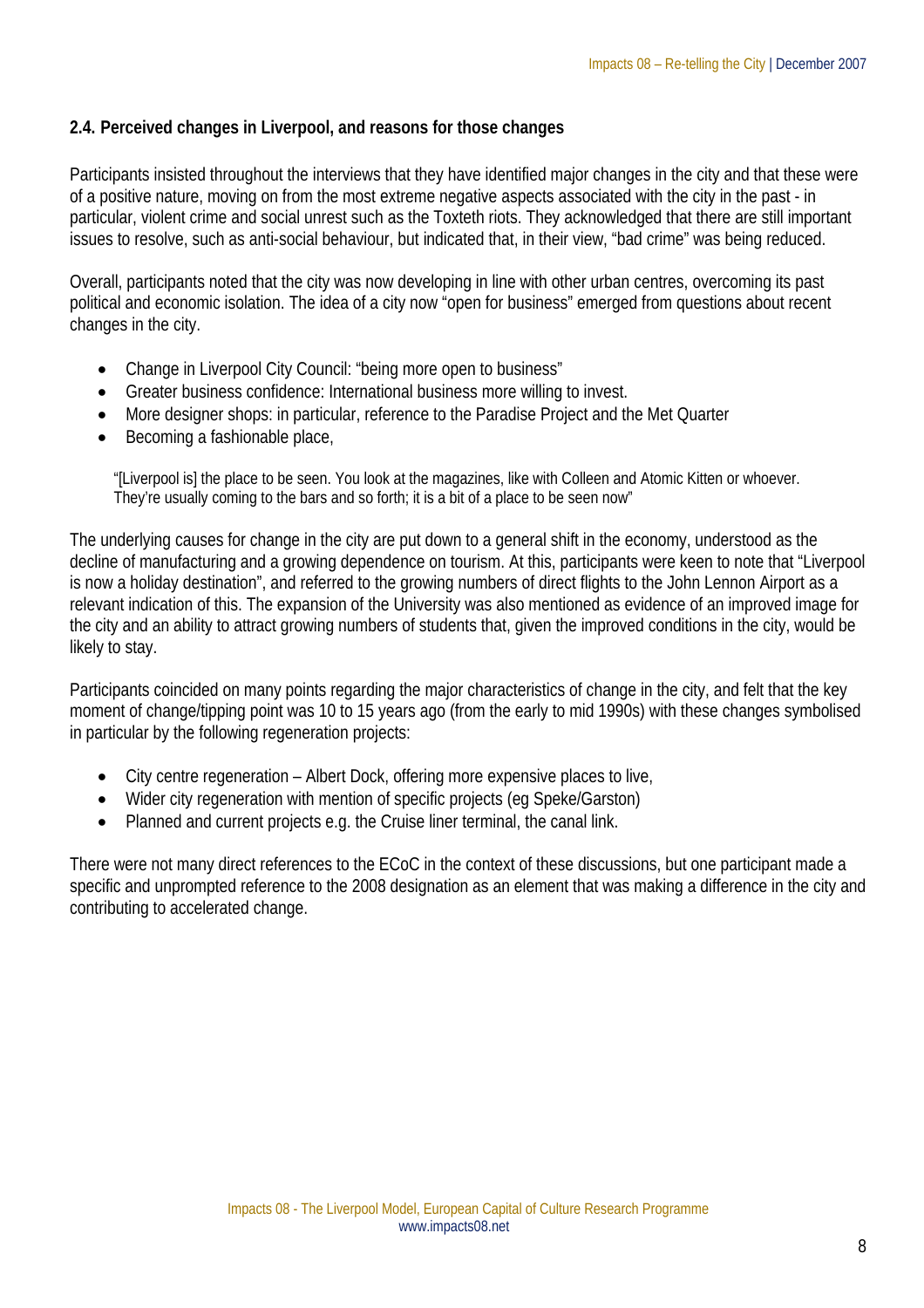## **3. Telling (and Selling) the City**

## **3.1. How participants promote the city**

Participants feel that they play an important role promoting the city both to clients and to friends and relatives, and that this has a real impact on their knowledge and interest in the city as it was felt, they (friends and relatives in particular) are not reached effectively by formal city communication and promotional channels.

"I think the man in the street sells [the city] quite well."

Some participants referred to taking their own initiative and working at great length to produce their own bespoke information packs about the city. Two extreme examples included a volunteer that incorporated a pack of information about Liverpool and sent it as part of a family wedding invitation, and a hotel staff member who reproduced website information for guests without access to the internet.

 "I'd already sent everybody Liverpool packs before they came to the wedding and then knowing from experience, because I take groups abroad and groups on trips "

 "Yeah, I spend a silly amount of time, yeah … I went to, to all the Beatles websites and things like that, you know just websites, and copied and pasted everything and printed it off so we've got a copy of everything there. So [we can give it to] people who can't actually get to the website"

The ways in which participants promote or market the city can be grouped in three main categories: either letting people know 'facts' about the city (all groups), or giving them information or advice on what to do while in the city (hotel staff and taxi drivers). A third category would include a generic approach to talking up the city to provoke excitement and interest.

#### *3.1.1. "Bigging the place up" - Provoking excitement about the city*

Some direct quotes to illustrate this activity are given below:

"I'm pushing it (laughs). So I would feel a bit of a failure if they [hotel guests] weren't getting a bit excited and going on the walks and going on looking at the city in a different way. "

"You're bigging the place up all the time. You know, and saying you wouldn't want to live anywhere else"

"I told my parents, told my friends, "Oh, you should see what they're building. Big shopping centre, blah, blah, blah -" But they didn't know and wouldn't have known if it wasn't for me. "

#### *3.1.2. Communicating key facts*

Participants feel that there are certain important and positive facts about the city that may not be sufficiently wellknown, and they are committed to promoting them. Hotel staff noted that they have learnt about this via their training; volunteers and taxi drivers often noted that they have accumulated their own knowledge of the city out of experience and personal interest.

Participants emphasised that the fact that the museums in Liverpool are free is "a big thing". Other facts frequently mentioned are the number of listed buildings and monuments, the quality of the city's architecture, the history and links to the slave trade and US history, as well as facts about specific buildings.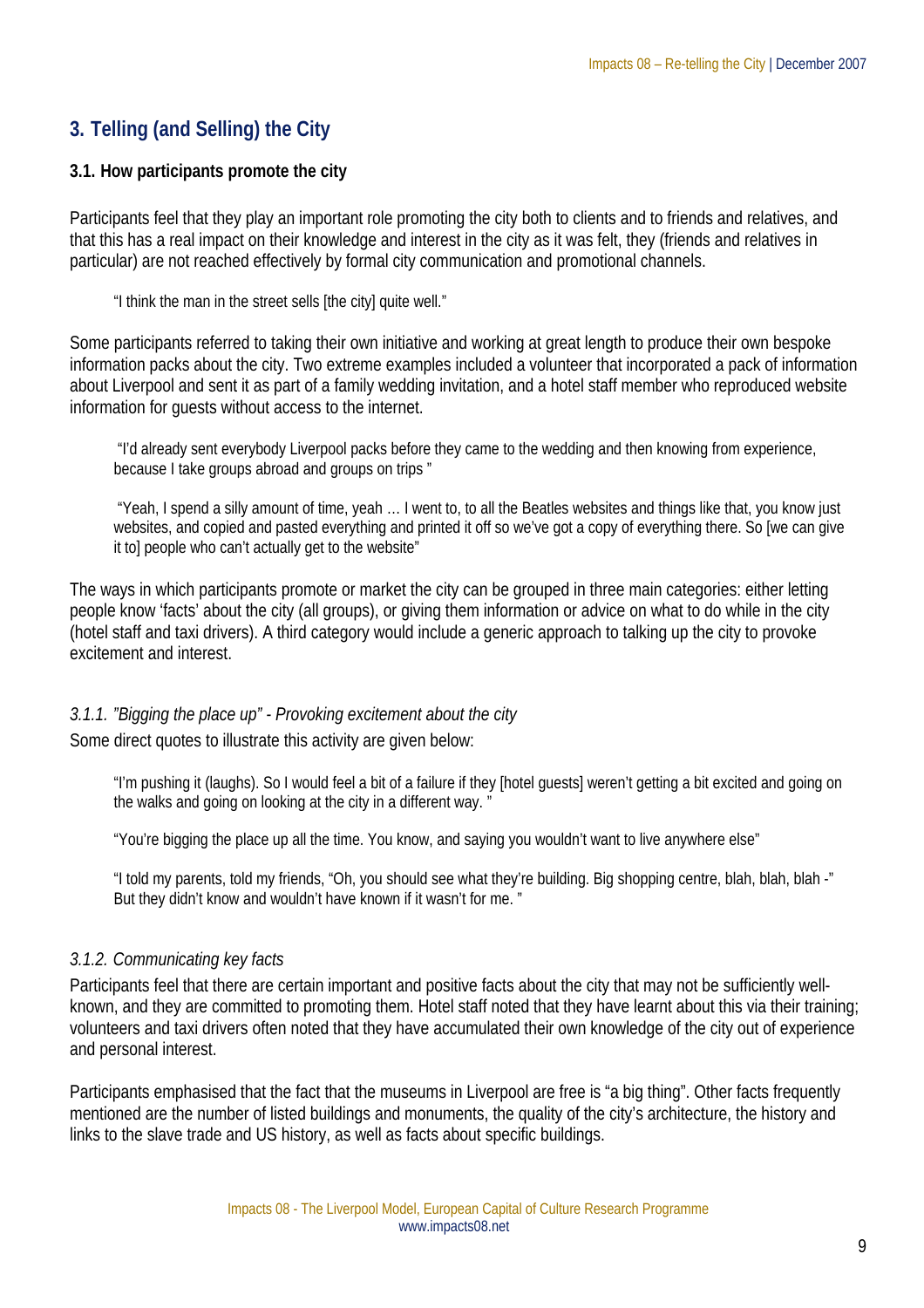"... that's actually a big thing, I can see a huge difference with that, [my family] now take their children to a lot more things because they know and they didn't know before that all these things were free. "

"Free museums, which everyone can't believe. Such quality for nothing. "

"And I was like going up to people saying, "Do you know how many listed buildings there are?", "And do you know how many monuments there are in Liverpool?"

"I always convey…basically the architecture and the art of the city. My brother lives in London area…, and I'm saying come to our neo-classical area, see our buildings, see what's within those buildings. Don't think of Liverpool as slums all the time because this thing will hit you in the face. And I feel that there's so many parts of Liverpool that are rich. Not slums. "

"I've also read quite a few books on Liverpool, on the history of places in Liverpool. It's good from a taxi driving point of view to have a bit of that knowledge. People ask about Lime Street Station and St. George's Hall and you can do a little snippet of information. "

"Basically I try to make customers feel at ease by telling them what is what and where is where with the information I've already got about the Liverpool Capital of Culture. I also try and help them in that I do know a little bit of the history of the place. "

#### *3.1.3. Providing advice on places/entertainment opportunities*

Most participants responded to the question about how they promote the city by discussing the advice they give to visitors. This includes recommendations of restaurants, bars, clubs, areas for nightlife, as well as places of interest (e.g. Crosby beach and the Cathedrals).

The main 'attraction' mentioned by hotel staff is the Yellow Duckmarine Tour. Other interesting recommendations include "where to meet celebrities". Several participants mention the 08Place specifically as somewhere they signpost to visitors for further information.

"We get really, really good opportunities, because you get so many people who, like, come on a Friday afternoon and they'll say, "Oh, you know, we've come, we've heard it's good in Liverpool. What can we do? What can we see? Where can we go tonight? Can you recommend any restaurants? "

"[Visitors] want to know where the nightlife is. Depending on their age I try and inform them [of where to go]. For example for the younger generation, Concert Square. Victoria Street for the 30-40 age group. The rest want to go to places like the Beatles Museum, that's still important. "

"One of the things I always do now is I point them to the 08 place and I never used to - I mean, the tourist information's always been there, but we never really used to point people to that. "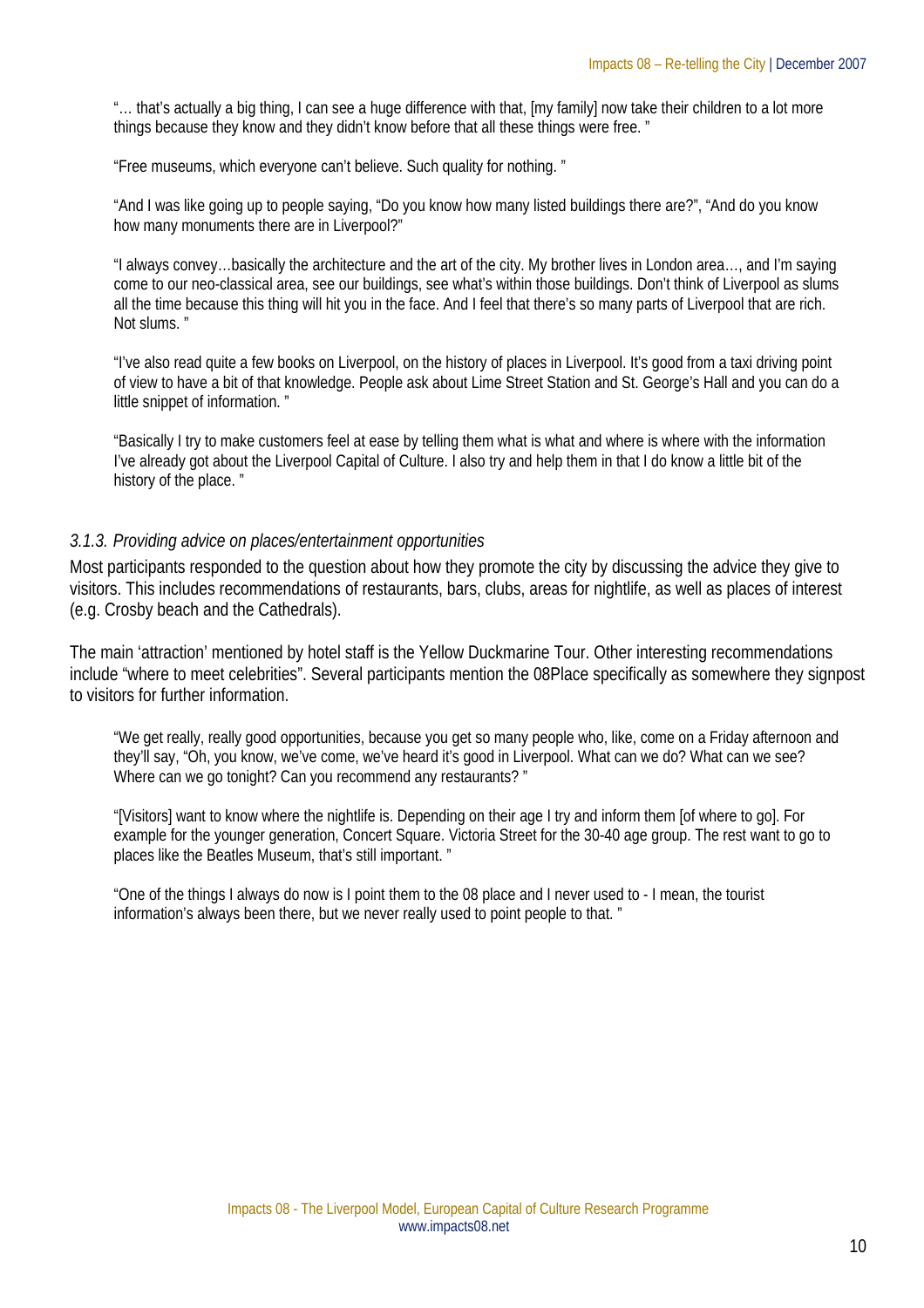## **3.2. How participants feel the city is marketed via official channels**

Participants acknowledged that there has been a growth of information about the city and that new marketing initiatives have encouraged people to think more about Liverpool and appreciate aspects of it that may not have been well known previously. However, at the time of the interviews, there was a general feeling that there was not enough publicity about what is going on in the city and in 2008 specifically (ongoing interviews and observations suggest that these feelings have been sustained through the most part of 2007). Most participants feel that the amount of publicity is improving, with some positive comments about the impact it has had on the image of Liverpool externally.

During the time of the interviews, at the end of 2006, there were also specific comments about the "Year of Performance" brochure. Many criticised it for not being accessible enough or considered it "too 'arty'", thinking that the designers may have gone for look over usefulness.

## *3.2.1. Positive factors: more information about the city*

"… people are getting more and more information about the city they live in. So, if we didn't have the Capital of Culture, I don't know if we would or not have all this information available to us"

"Yeah, the marketing I'd say definitely has made people think of Liverpool, particularly things like the ships, people are surprised to hear that the ships are coming in and that's going to get better and better."

"I've seen a lot of promotion in the city."

#### *3.2.2. Local vs. international marketing: perception that locals are not being reached*

"I would say at a local level people need to be more aware. I think internationally they've probably got things more boxed off with contacts and…as with the bid, it was quite flash and it was well done and well rehearsed but I think the ordinary man on the street didn't have an awful lot to do with that. "

"Maybe a bit more information for people to read and things - 'Cos I think our own people in the city probably don't know what, half of what's going on. "

"I don't know. None of my family know anything about the 08. They know what the 08 is but they don't know what's happening "

"OK, if they're not going to read it, they're not going to read it. But say you sent a flyer to my parents, about this is what's happening in the Paradise Street Project, they, they'd read it"

"If you look at things like the road works, no-one worked on it for 7 or 8 weeks and it doesn't make the city look good. The council don't really advise people on where to go and what to do; they don't really do a good job of selling the city. "

"[When I drive around Liverpool] I see all the '08 signs but that's about it. I didn't know about the Biennial that was just on. That wasn't promoted in the local paper. I'd say most people in the city aren't bothered about Capital of Culture. "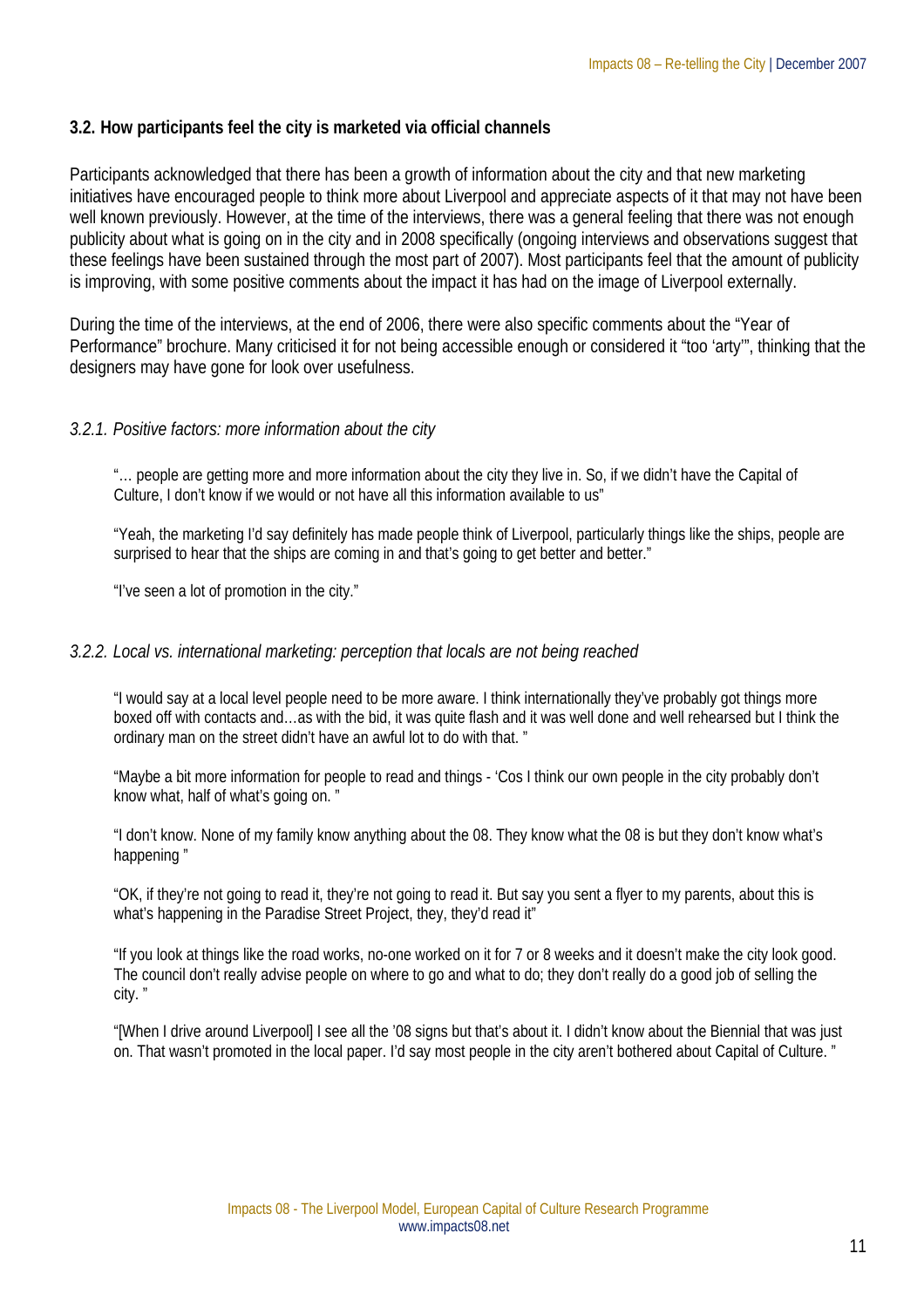#### *3.2.3. 2006, "Year of Performance" brochure issues*

"And I do think the information is improving greatly that's being produced, and the fact that it is categorised very carefully so you can dip into each category and make your own little plan. That's good. But then I do think they're a bit too arty-farty, the Culture Company, a bit too clever. The year of performance publication is awful. The language isn't people friendly because I did a session with it and I said it's really exciting, and here's the information and one said 'I got this through my front door and I looked at the first page and threw it in the bin because I didn't know what the words meant'. So they're not engaging people through this. "

"The year of performance in particular. I think the things that are produced in general by the City Council are much better. … I'm not quite sure what it is but whatever it is it's quite alienating for the people who live here and the fact that it was very pale blue print, and people, it wasn't an inclusive document in any way. Language, print, being able to use it. So I do think that the Culture Company's got to be very careful that it doesn't become too exclusive and too posh. "

#### *3.2.4. What participants would like promoters to place more emphasis on*

Participants were keen to offer their own suggestions about ways to improve the promotion of the city. Most of these recommendations focused on offering a reminder about iconic elements of Liverpool that most people would warm to, such as key buildings, celebrities or the Liver Bird. Overall, these recommendations are indicative of local people's enthusiasm to expand their awareness about the city, as well as their apparent tendency to overlook the information and promotional activity that is already in place: something they would justify by insisting that they were simply not aware of it.

"I'd be doing TV advertisements saying we've got Aintree Racecourse, we've got the 2 cathedrals, and then we'll be having interviews with celebrities from Merseyside and ordinary people like you and I, portraying us in a better light. "

"Everything in Liverpool is worth shouting about, everything, but whether you do that through national newspapers, whether you set up umpteen web sites, the joys of the internet. It's not a matter of finding the information it's wading through all the dross. So you need something iconic then that people can immediately identify with and go straight to, how do you do that? What do you come up, is it symbolism is it music, is it, I don't know, obviously the Liver Bird,... most people's icon of Liverpool is the Liver Bird. "

"On the radio they are plugging 2008, and you've got the 2008 place on Whitechapel. I've seen a lot of people visiting that. If you look at the Beatles weekend over the August Bank Holiday it's a big thing in the city and there are a lot of tourists coming in, but to me that should be advertised nationwide. We should be trying to attract bigger bands to play at a free concert. "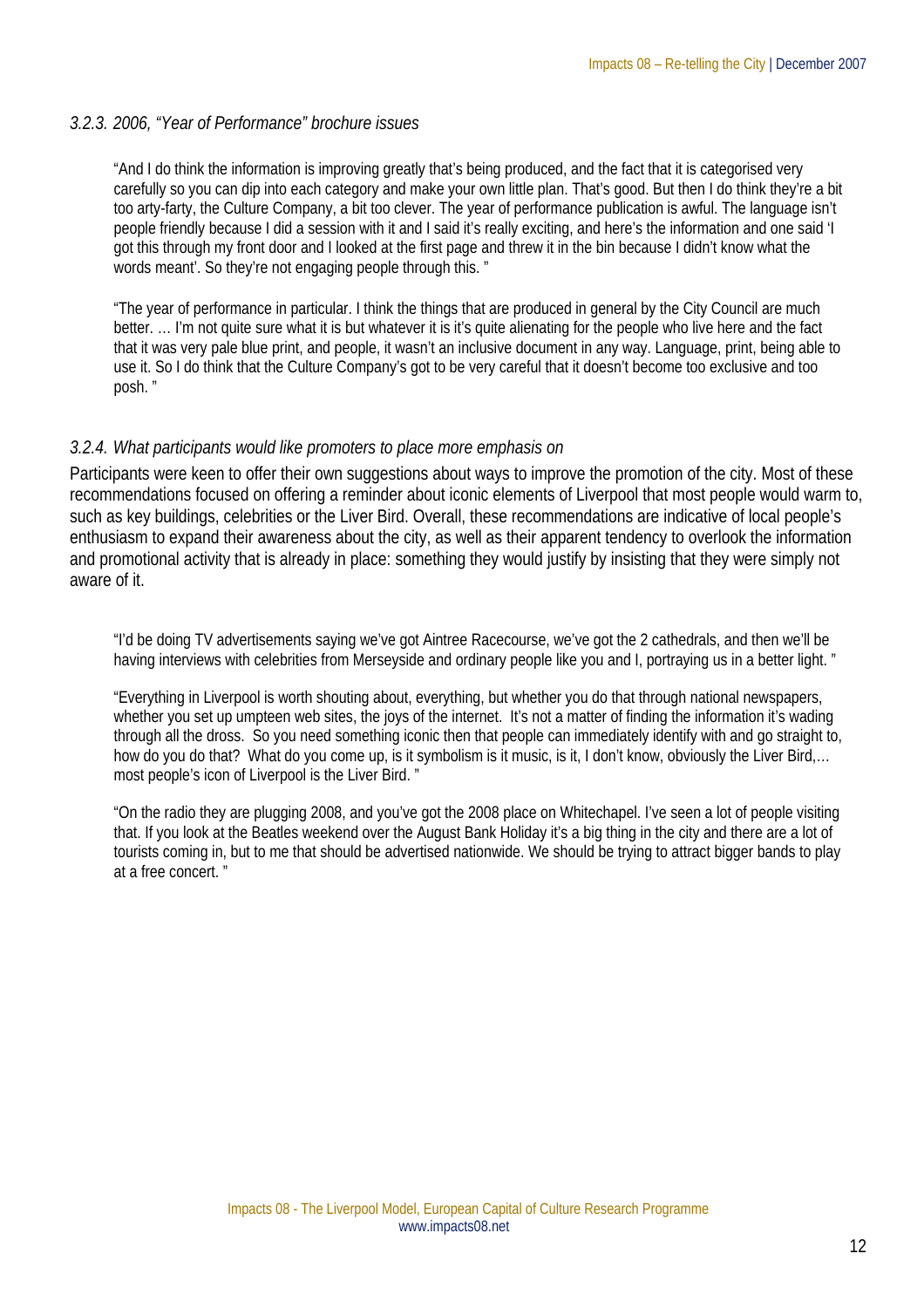## **4. What does Capital of Culture mean and how does it affect city perceptions?**

## **4.1. How is 'culture' perceived?**

While not specifically asking about or prompting for a discussion on their definition of 'culture, the researchers did watch out for how participants used this term and how they talked about the ECoC within that context. It is not possible to generalise, but certain common trends emerged out of the interviews.

Some of the participants indicated quite explicitly that they avoided 'culture' or saw nothing in it for them:

*Q:( to hotel worker) "Do you get involved in culture at all?"*  A: "Um. Not, not so much, to be honest with you."

*Q:( to volunteer) "On the culture side of things, what would you like there to be in the [08] programme?"*  A: "Not all this toffee nosed stuff, more stuff for young people about our age group … it's more for people like arty, how can I say it, more arty…arty-farty people"

However the majority did do something they considered 'cultural'. For instance, several of the hotel staff mentioned going to plays and musicals at the Empire as well as visiting the Walker Art Gallery and the Tate Liverpool.

Volunteers mentioned that the activities they were involved in as part of their volunteering job implied trying something they would not normally do and developing an interest in it,

"The samba bands, now, I would never have been doing that … we have to support and make sure they've got water if they need it, and make sure they're OK as they're drumming around the city. Well, I love drummers, but I would never…but, that's particularly appealing because it's just, there's amazing French drummers."

As such, some of the volunteers felt that these might be things other people might enjoy, were they to know about it

"The Writing on the Wall project … was quite good …but it wasn't well advertised, unfortunately. I don't know whose fault that was but if people don't know, they can't come, and there was some really interesting things and quite diverse. To which the ones that I had seen, various members of the public, different sectors of the public would have been interested in."

The taxi drivers that mentioned culture had a philosophical take on it, emphasising how culture means different things to different people and the fact that it is not necessary to have an official title to be a Capital of Culture:

"Personally, the art collections, the architecture, the nightlife, what is Capital of Culture? It's everything to everyone, isn't it? But what you've got to appreciate is that they're here all the time, we don't actually need a designated year to make it a Capital of Culture. But your idea of culture and my idea of culture might be totally different. There's thousands of people that come to Anfield and there's thousands of people that come to Goodison on a weekly basis from all over- Germany, Holland, Norway, Sweden, France… But again people come from the four corners of the globe to do the Beatles tour, so whatever the affinity with Liverpool is, in any shape or form it's down to the individual, isn't it? "

Some of the participants voiced a concern about the way culture was being used in the context of the city's wider regeneration,

"To me culture means something different [but at the moment] all it seems to be is hotels and apartments and ways for people to get rich out of it. "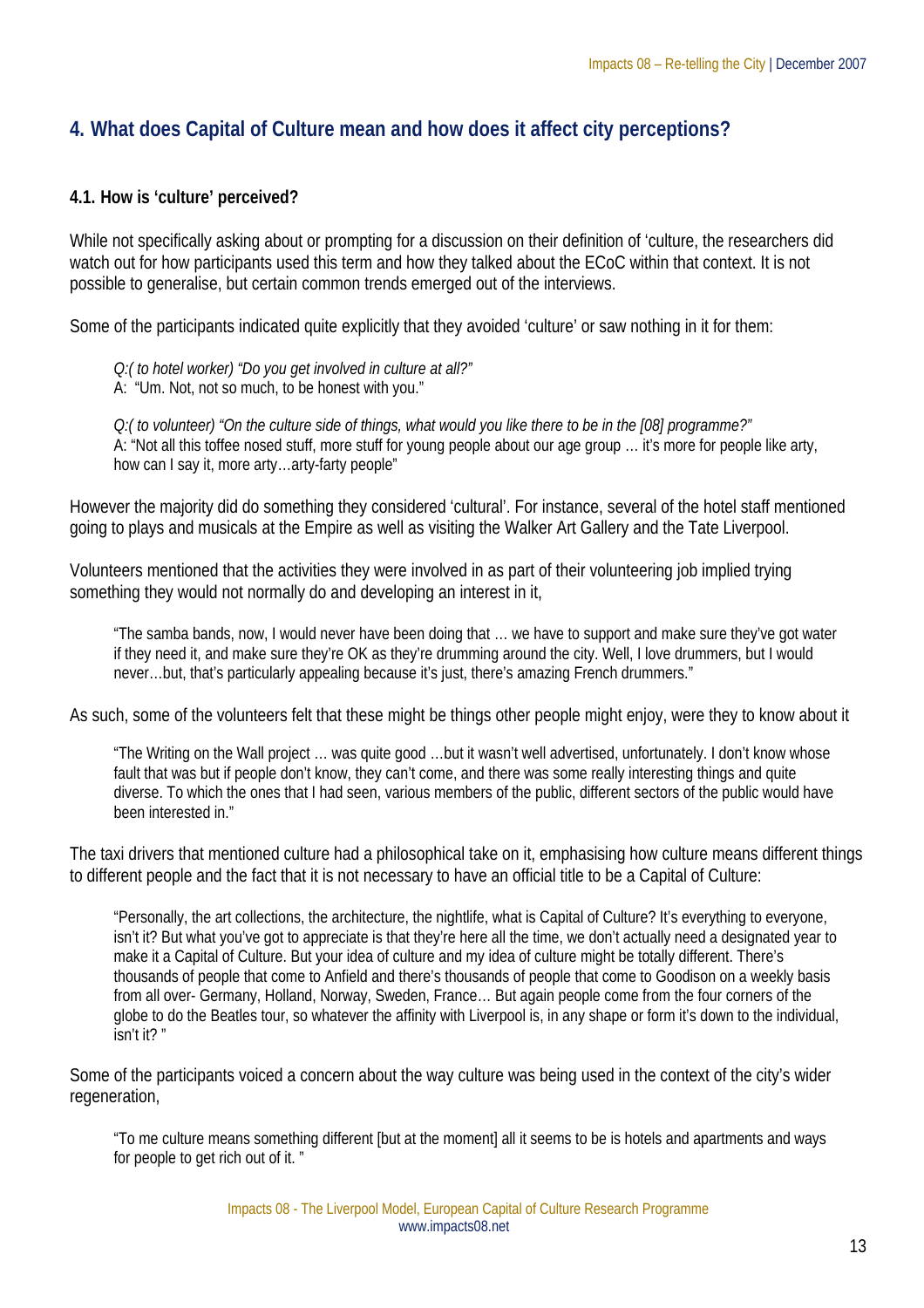## **4.2. How the European Capital of Culture is talked about**

We were interested in participants' perceptions of the Liverpool ECoC. In most cases participants were asked specifically what Capital of Culture meant and whether they knew anything about it. There was no single aspect that was mentioned by all, but most participants saw it positively. However, negative feelings were also expressed, notably by the taxi drivers group, who had not received 08 training and were suffering the effects of the ongoing road works at the time.

## *4.2.1. Positive associations*

The area most frequently mentioned as indicative of the European Capital of Culture was the range of activities and events, for example:

" I see it really as being a year of like a lot of activities going on, events and activities going on around the streets and in venues and that sort of thing. "

"I just know that throughout the year, there's going to be different events, like to do with, like, art and dance and music and things like that, which will all come together in the Capital of Culture celebrations. "

The ECoC was also associated with regeneration, particularly in reference to building work. Several participants mentioned Glasgow as a point of reference.

"My boyfriend's from just outside Glasgow, … when he found out Liverpool could be getting the Capital of Culture, he was like, … "it'll be good"; it really, really helped to redevelop Glasgow and that sort of thing. Because it's become quite a trendy place, Glasgow now. And that was all really, he said it was all after that, after the Capital of Culture".

"I know how it has changed Glasgow with investment. There were a lot of people from abroad buying apartments. The west end of Glasgow has been transformed. The investment has been tremendous. I just hope it's the same for Liverpool. "

For some hotel staff and taxi drivers, the ECoC was seen as providing job opportunities. However, this was not widespread. Most taxi drivers were slightly cynical about the possibility and only one member of staff at the hotel mentioned it despite this item having been presented as part of their 08 training.

One person saw the ECoC as a showcase of the city's different ethnicities, mirroring the local marketing campaign.

"Capital of Culture, it's the different cultures we've got in Liverpool, its amount of different people. You know, just in the last couple of years, the amount of Polish people that are coming over to Liverpool. "

In general the participants had a positive approach to the ECoC, saying they would go along to activities. But there was a general sense that more information was needed. As discussed above, participants felt that events and activities should be advertised in the media and with flyers. These views are summed up in the following quote:

"I know next year's going to be the, the 700<sup>th</sup> [sic] birthday, is it? so there's going to be some things. But in terms of the actual events that are going on, the only thing that I know are things which go on all the time, which is like the Grand National and the Mathew Street Festival, which is like an ongoing thing, isn't it? I don't know of anything specific to the Capital of Culture. "

Interestingly, at least one person saw the access to information as their personal responsibility. Following questions about what he understood as the ECoC one taxi driver said,

"I must educate myself a bit more about this Capital of Culture, I really should."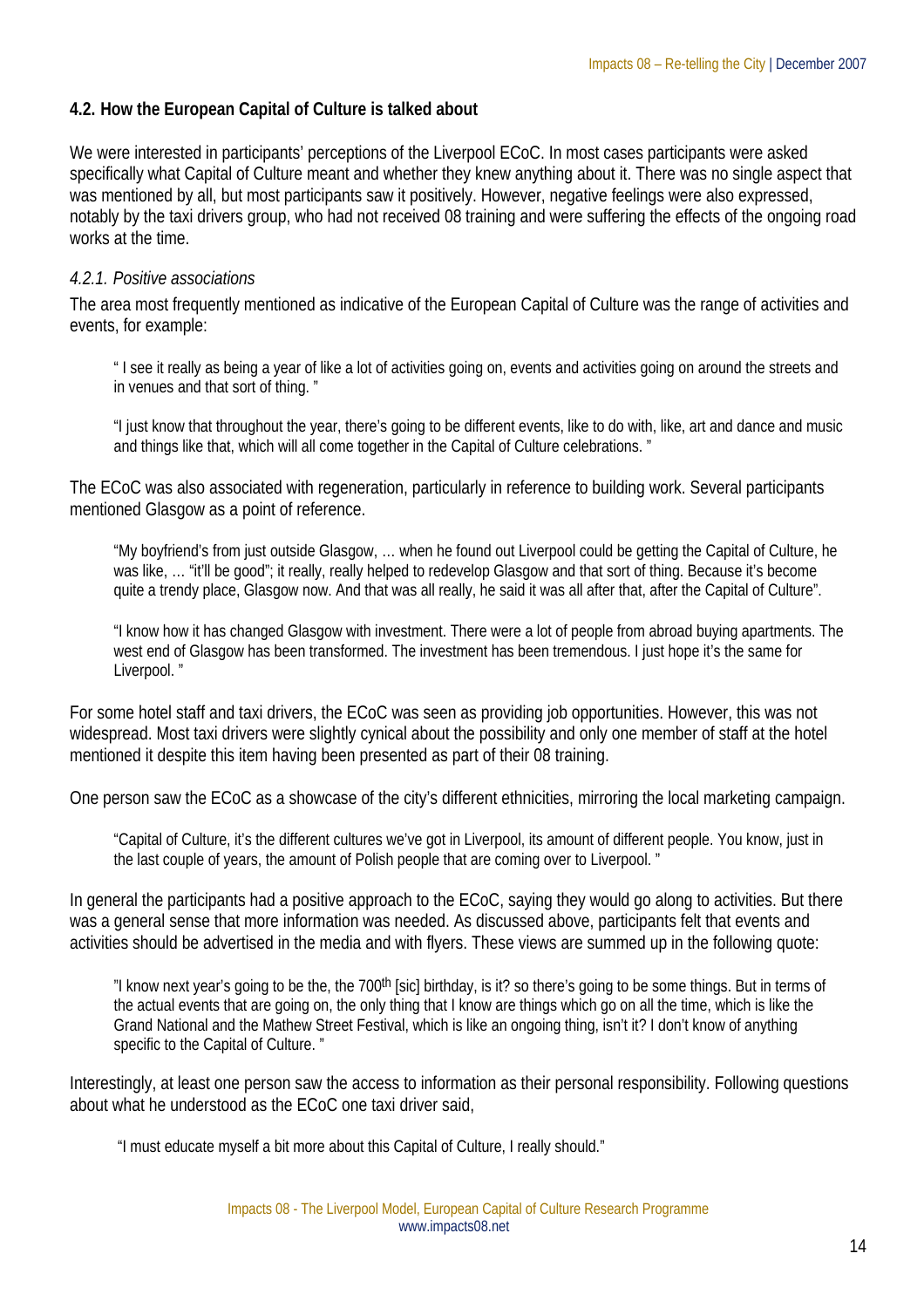## *4.2.2. Negative associations*

Several taxi drivers declined interviews, on the grounds that they had no interest in the ECoC or had little good to say about the city. Interviews that took place revealed a certain lack of clarity about what Capital of Culture is and what it was doing for people in Liverpool. There was cynicism, but limited to taxi drivers and volunteers who tended to be older and a little less enthusiastic than their younger counterparts.

In general, the main areas of concern about the ECoC were that it is "just about the city centre" or "just about road works" and expensive developments that may not be sustainable. Some people referred to earlier regeneration projects such as the Garden Festival as an example to be wary of,

"The Capital of Culture is like the capital of the city centre and not the city as a whole. People in the city centre are alright but if you live outside the centre you get nothing. "

"My biggest gripe is that with this Capital of Culture there is a lot of investment in the city centre but the people of Liverpool are getting shafted as regards maintenance of their properties"

"The only thing is with all the work going on for the Capital of Culture. I am thinking about maybe 2009, when we are still here and we just hope all the progress is not just geared up for that and then falls away. To be truthful I am not that well educated on the old Capital of Culture. I know the Capital of Culture and what's going on but that's, I'm a bit worried about what's going to happen afterwards. "

## **5. Conclusions**

This project has engaged with a series of locally rooted individuals whose job and/or volunteering activities put them in contact with visitors to the city as well as local communities, family and friends. Throughout the project, the strong disposition of participants to share their views about the city and provide detailed accounts about their own perceptions and the ways they observe other people's engagement with Liverpool was notable.

Participants expressed very positive views of the city and a sense of excitement about current changes and the need to communicate these changes to those that may have an outdated perception of Liverpool. The most common criticism when discussing negative perceptions of the city was a sense that the message is not coming through sufficiently via the official channels and that much more needs to be done in order to reach out to local communities in particular.

Overall, it is possible to detect that those participants undergoing 08Welcome and 08Volunteering training had a useful experience and that such training provides a helpful tool to accentuate feelings of engagement with the city and with the ECoC specifically. Our youngest interviewees, representing hotel staff, insisted that they felt very proud of the city now that they knew more about what was going on and expressed their commitment to share that knowledge not only with their clients but also with their own families. For volunteers, an additional positive impact was emerging out of their experiences contributing to activities that they would not have considered engaging in as audiences. This factor made them keen to communicate the range of work being presented as part of the ECoC and the need for the average person to overcome pre-conceptions and stereotypes about cultural events.

In contrast, taxi drivers, who had not been part of the 08Welcome programme at that stage, were the group representing the most critical and sceptical views about the ECoC, as they were not certain about what it was and how it would benefit them or the city. They also expressed their frustration at not having been involved in training many of them indicated that they were aware of the 08Welcome programme but they bemoaned the fact that no one had been in touch with them as yet - so it is possible to associate part of their scepticism with a feeling of being marginalised from official lines of communication. The latter may have heightened their feeling that the Liverpool ECoC was not really for them.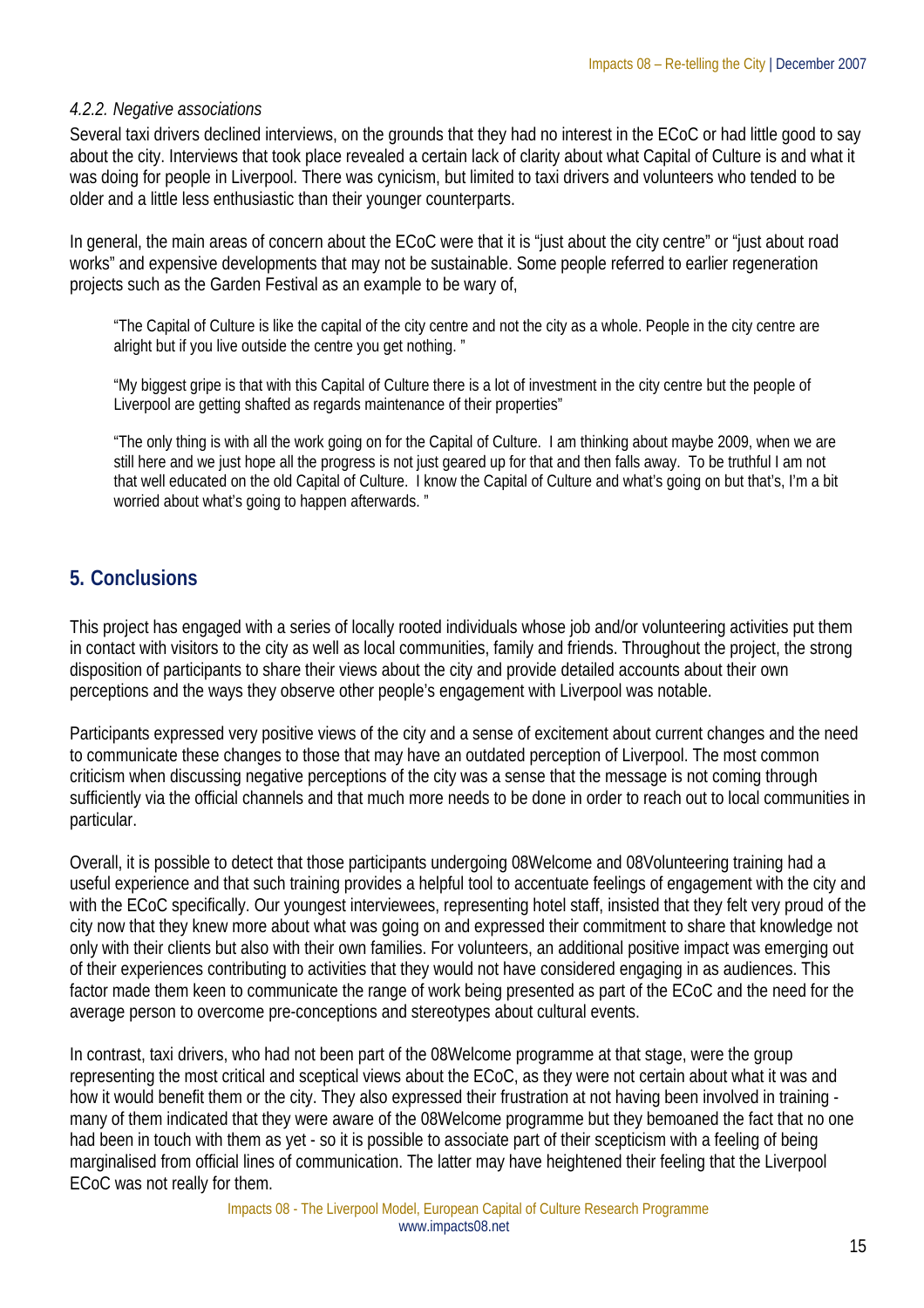It is important to note that generic feelings of scepticism were more pronounced amongst the older participants, regardless of their having been involved in training. While young participants were quite open and enthusiastic about the messages coming their way and the role they could play to promote them, older participants felt less convinced about it and tended to establish comparisons with previous cultural regeneration experiences, such as the Garden Festival, which they viewed as having been unsuccessful. However, regardless of their scepticism about the ECoC and/or their feeling of being excluded from formal processes, senior participants were also a particularly rich source of stories about the city, fond of their personal knowledge and first-hand experience and keen to share it with others.

A particularly strong message emerging from all participants was their belief that Liverpool was misrepresented in the mainstream media and that direct experience of the city and its people was the best way to overcome outdated stereotypes. At a local level, the most urgent need was to keep developing communication strategies to reach out to people in their own environments: using word-of-mouth was considered to be a valuable mechanism for doing so.

## **Ways forward with this research**

The views expressed here reveal the particular climate in the city in the last quarter of 2006. It would be valuable to contrast them with emerging perceptions in the wake of the ECoC programme formal announcement in September 2007 and the establishment of new initiatives such as Open Culture and the Cultural Clearing programme. It would also be valuable to arrange follow-up interviews with taxi drivers now that a range of them have undergone 08 training.

Impacts 08 has already started work on a longitudinal project to assess the experiences of volunteers before, during and after 2008. This project will help us establish how the volunteering experience impacts on people's levels of cultural engagement, their perceptions of culture, their own self-confidence, as well as life chances. The first report will be presented in Spring 2008 and will build on the findings presented here.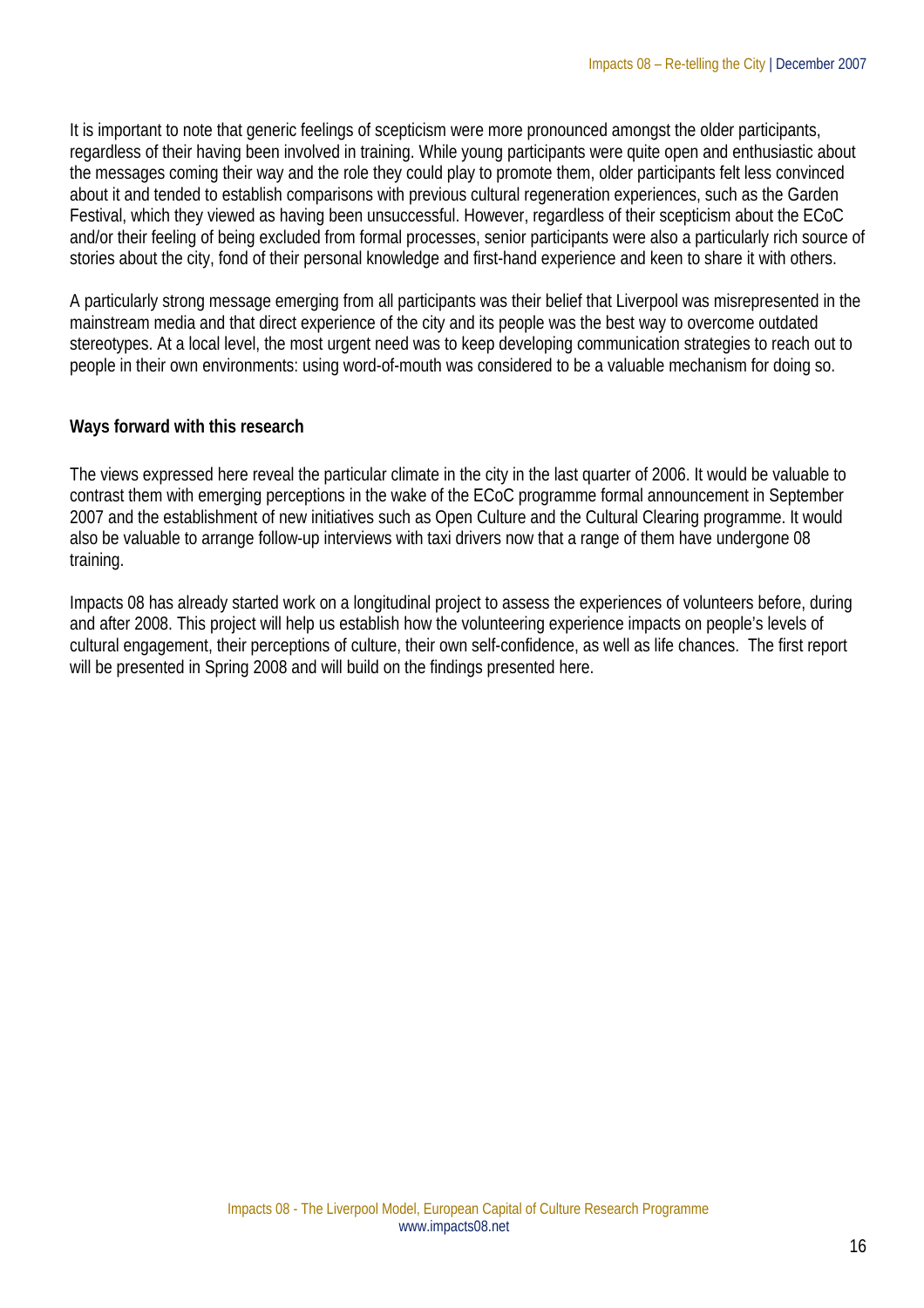# **Appendices**

## **Appendix 1: Training Pack: Introduction to Customer Service in the Capital of Culture**

Excerpts from the Culture Company produced pack to guide in the delivery of 08 Welcome (and Volunteering) training.

| Agenda                                                                                                                                                                                     |         |
|--------------------------------------------------------------------------------------------------------------------------------------------------------------------------------------------|---------|
| Introduction and Overview - Why are we here?                                                                                                                                               | 15 mins |
| Liverpool and the people who live and work in Liverpool have been given a once in a                                                                                                        |         |
| lifetime opportunity to make a difference. In 2008 the city will be European Capital of                                                                                                    |         |
| Culture. As a result of this we can expect, a calendar of fantastic events an extra 1.7 million                                                                                            |         |
| visitors and lots more. Everyone in this room is especially important as you are in effect the                                                                                             |         |
| public face of the city, working as you do in the customer service industries.                                                                                                             |         |
|                                                                                                                                                                                            |         |
| You are receiving this training as part of the 08 Welcome initiative.                                                                                                                      |         |
| 08 Welcome is concerned with the experience that people have of the city. After all visitors<br>might come once to check out 2008, the shops etc. But they will only return if they have a |         |
| positive experience of the city.                                                                                                                                                           |         |
|                                                                                                                                                                                            |         |
| In the workshop today we will be looking at how you contribute to this positive experience.                                                                                                |         |
|                                                                                                                                                                                            |         |
| What I love about Liverpool: Just what is so great about the city that we live and/or work                                                                                                 | 30 mins |
| in? Everyone will contribute in this session as we build up a picture of al the different things                                                                                           |         |
| that are so great about Liverpool.                                                                                                                                                         |         |
|                                                                                                                                                                                            |         |
| Capital of Culture 2008- In this session you will be given more information about why the                                                                                                  | 30 mins |
| city bid, what we can expect to happen and what the benefits will be.                                                                                                                      |         |
| <b>Break</b>                                                                                                                                                                               | 15 mins |
| Doing What You Mean - communication skills - - How do communication skills support                                                                                                         | 1hr 30  |
| the delivery of Customer Service? Good Customer Service will be key to the success of                                                                                                      | mins    |
| 2008 as it essential in creating a positive experience of the city. In this interactive session                                                                                            |         |
| we will get a taster of one of the core skills that underpins all service - communication.                                                                                                 |         |
|                                                                                                                                                                                            |         |
| What will you do?- - This session will sum up everything we've talked about/done and will                                                                                                  | 40 mins |
| give you an opportunity to practice some of the skills and behaviours we have covered.                                                                                                     |         |
| <b>Total Running Time</b>                                                                                                                                                                  | 3hrs 40 |
|                                                                                                                                                                                            | mins    |